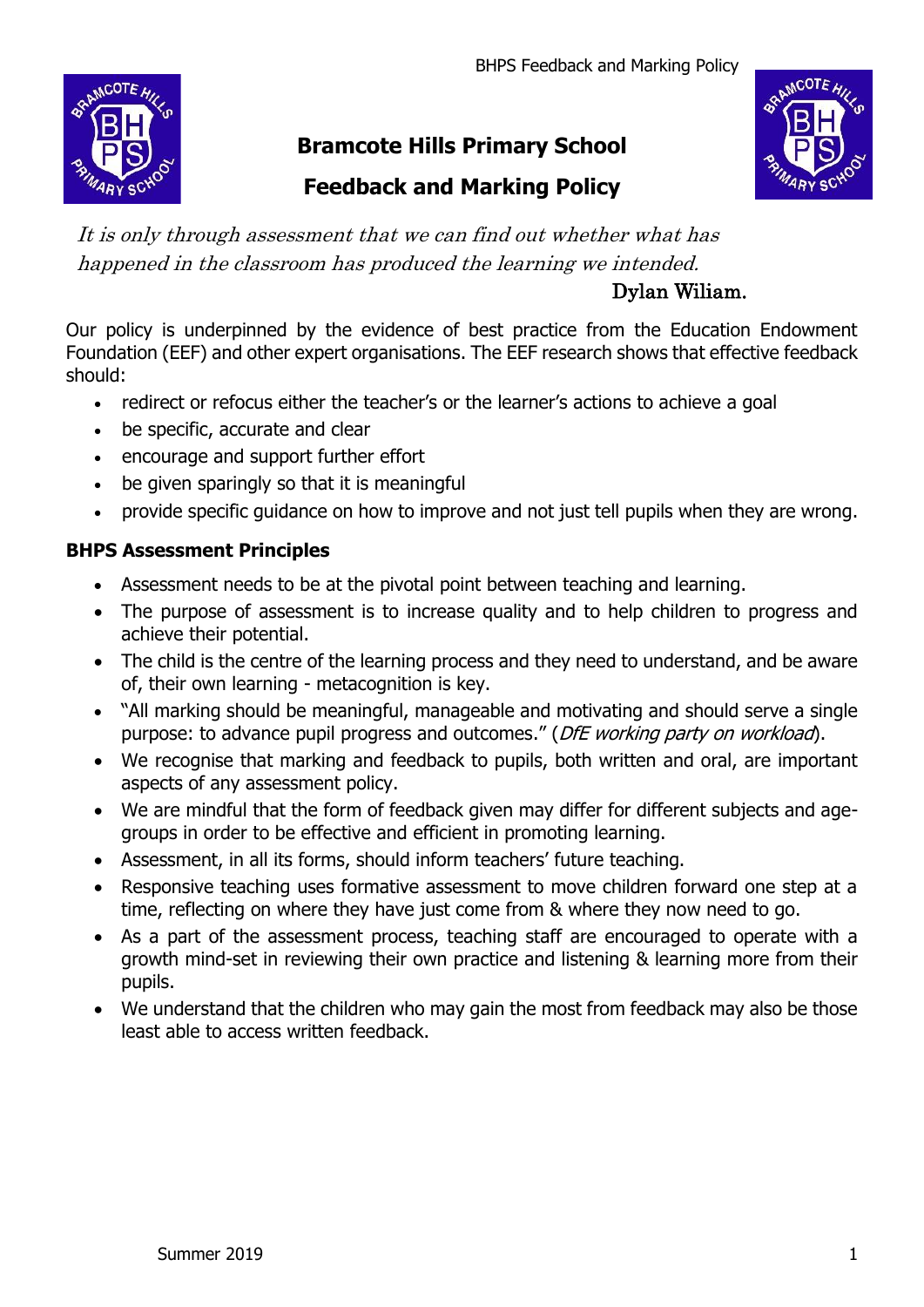## **Aims**

## **Through effective feedback and marking we aim to:**

- encourage pupils and celebrate their successes and progress with them;
- provide meaningful feedback to pupils that will enable them to make progress;
- engage in meaningful discussions with pupils at the point of learning;
- further develop pupils' positive attitude to learning;
- nurture pupils' abilities to reflect on their learning and engage in dialogue about it; looking for opportunities to develop children's metacognition;
- make feedback immediate for pupils and manageable for staff in order to help in managing staff workload.

#### **Purpose of feedback**

We assess the children's work and provide feedback for a variety of reasons. These include:

- to encourage pupils and celebrate their successes with them;
- to address misconceptions, identify successes and indicate next steps as appropriate, in order to assist pupils in making progress and deepening their understanding;
- to encourage pupils to have a positive attitude to learning and nurture their ability to reflect on their own learning;
- to inform the teacher of a child's progress and needs for future planning;
- to allow for peer- and self-assessment where pupils can recognise their successes, difficulties and mistakes and to encourage them to accept help or guidance from others.

#### **Our Approach at BHPS**

- Feedback will be given on a piece of work as soon as possible and normally before the next lesson in that subject.
- Other than in Publishing Books, work will be ticked or initialed to inform the pupil that their work has been evaluated (normally before the next lesson in that subject).
- Comments, or markings, written in green indicate that feedback has been given in lessons with an individual child or a small group, at the point of learning.
- Comments, or markings, written in black indicate that feedback has been given away from the point of teaching.
- Comments, or markings, written in purple indicate that a child has edited their own work for improvement. This may be as a result of self/peer/adult assessment.
- It can be very effective for pupils to give feedback on each other's work. This clarifies learning intentions and what good work 'looks like' for both children. Teachers may set up response partners, or galleries, in their classes for this purpose.
- Teachers and teaching assistants may use a visualiser in order to give feedback to groups of learners.
- Group, or whole-class, feedback may be given to pupils at the beginning or end of lessons (or in the form of episodic plenaries). Teaching staff will exercise professional judgement when deciding whether all pupils need to hear feedback for all groups of learners.
- Teachers may choose to give improvement tasks in order to develop their learning but this is not essential or always manageable.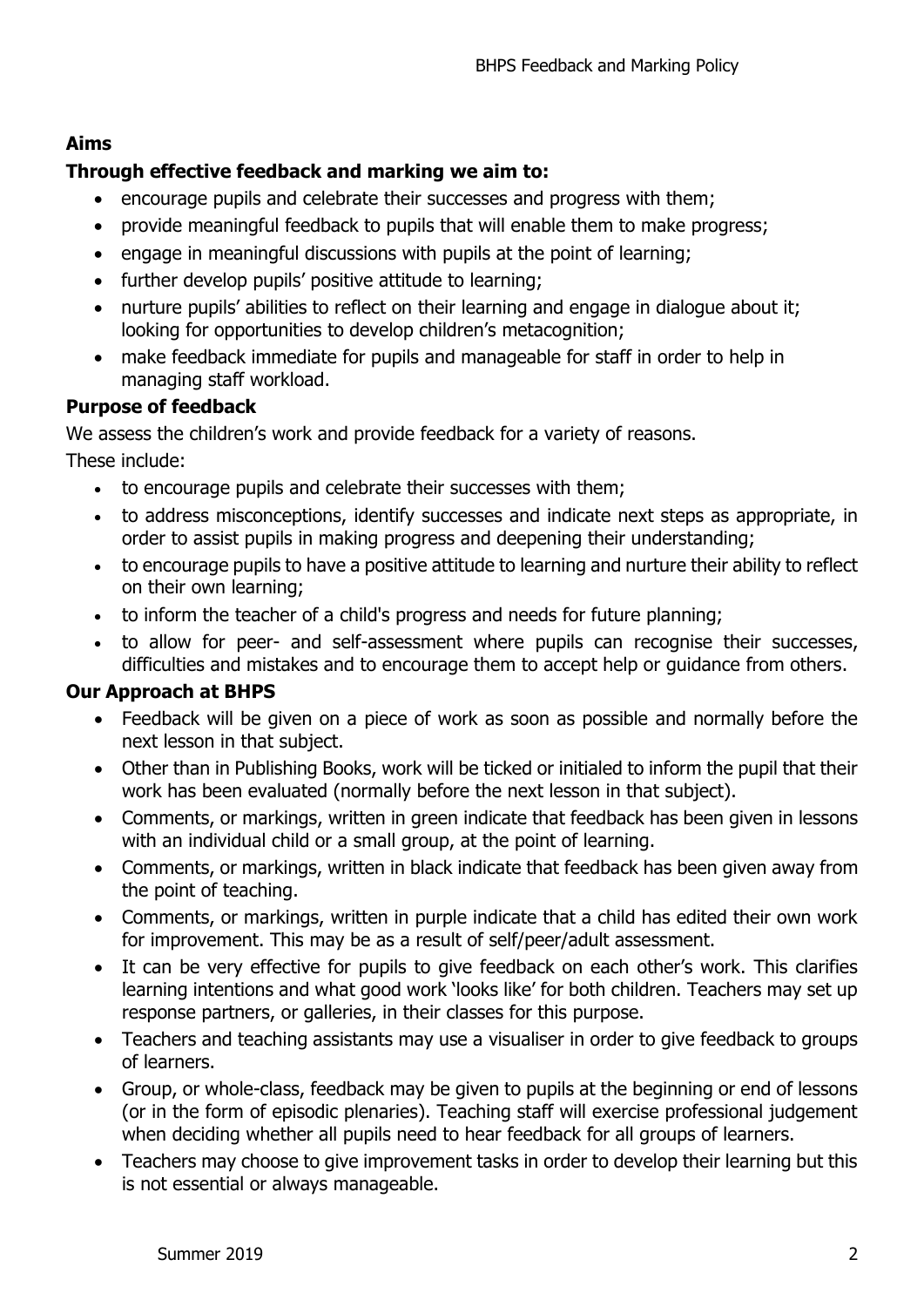| <b>Feedback</b><br><b>Type</b> | <b>What it looks like</b>                                                                                                                                                                                                                                                                                                                                                                                                                                                                                                                                                                                                                  | <b>Evidence (for observers)</b>                                                                                                                                                                                                                    |
|--------------------------------|--------------------------------------------------------------------------------------------------------------------------------------------------------------------------------------------------------------------------------------------------------------------------------------------------------------------------------------------------------------------------------------------------------------------------------------------------------------------------------------------------------------------------------------------------------------------------------------------------------------------------------------------|----------------------------------------------------------------------------------------------------------------------------------------------------------------------------------------------------------------------------------------------------|
| <b>Immediate</b>               | Includes teacher gathering feedback from<br>$\bullet$<br>teaching,<br>including<br>mini-whiteboards,<br>book work, etc.<br>Takes place in lessons with individuals or<br>$\bullet$<br>small groups<br>· Often given verbally to<br>pupils for<br>immediate action<br>May re-direct the focus of teaching<br>May lead to the adaptation of a task to<br>$\bullet$<br>enable every child to make progress<br>May involve giving additional tasks to<br>extend learning<br>May involve use of a teaching assistant to<br>$\bullet$<br>provide support or further challenge<br>May include annotations according to the<br>marking conventions | Lesson observations/learning walks<br>Some use of episodic plenaries<br>May include evidence of children receiving<br>and/or responding to feedback (for<br>example, green pen)<br>• Some evidence of annotations or use of<br>marking conventions |
| <b>Summary</b>                 | • Takes place at the end of a lesson or<br>activity<br>Often involves whole groups or classes<br>Provides an opportunity for evaluation of<br>٠<br>learning in the lesson<br>May take form of self- or peer-<br>assessment against an agreed set of<br>criteria<br>In some cases, may guide a teacher's<br>$\bullet$<br>further use of review feedback, focusing<br>on areas of need                                                                                                                                                                                                                                                       | Lesson observations/learning walks<br>Timetabled pre- and post-teaching based<br>on assessment<br>Some evidence of self- and peer<br>assessment<br>May be reflected in selected focus review<br>feedback (marking)                                 |
| <b>Review</b>                  | Takes place away from the point of<br>$\bullet$<br>teaching<br>Provides teachers with opportunities for<br>assessment of understanding<br>May lead to adaptation of future lessons<br>$\bullet$<br>through planning, grouping or adaptation<br>of tasks<br>May lead to targets being set for pupils'<br>future attention, or immediate action (for<br>example, following whole-class feedback)<br>May identify pupils who will benefit from<br>pre- or post-teaching.                                                                                                                                                                      | Acknowledgement of work completed<br>Written comments which may lead to a<br>pupil response/action<br>Adaptations to teaching sequences tasks<br>when compared to planning<br>Use of annotations to indicate future<br>groupings                   |

\*There may be occasions when a teacher, using their professional judgement, chooses to provide more detailed feedback if they feel that this would benefit the pupil's/pupils' progress but this is not a requirement of the policy.

\*In addition, often in the case of younger children, written comments may be used to provide information for other staff and parents of children about the steps pupils have taken on their learning journey.